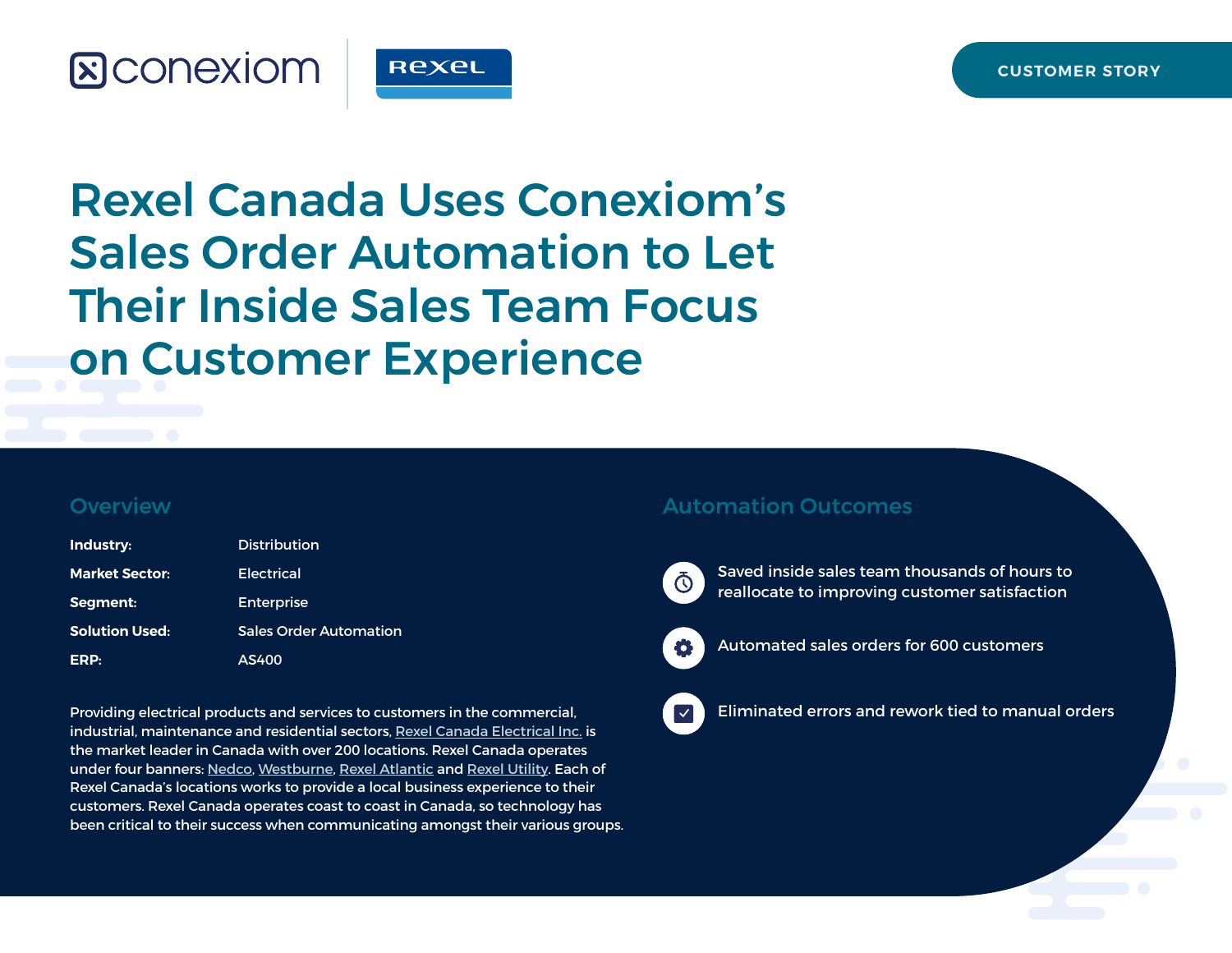# Challenge

The team at Rexel Canada recognized that their order entry process was easily one of the most labor-intensive parts of their business. Rexel Canada's inside sales teams were already extremely busy and were spending a great deal of their time manually entering sales orders which led to a lot of human errors. Rexel Canada believes that providing expertise and building relationships with customers differentiates them from competitors. To support this mission, it was crucial that their inside sales teams shift their focus to spending more time on customer-centric activities.

After running analytics on their various order types, the team realized how impactful these inefficiencies actually were. 70% of Rexel Canada's total business was being keyed in manually. Many of the orders Rexel Canada receives are complex with differing requirements, which required additional time for employees to enter them. With these insights, Rexel Canada began their search for a digital solution to increase productivity. Additionally, Rexel Canada found that technology investment was imperative to close the gap in the labor force amidst high attrition levels and the current labor shortages.

"Conexiom is truly a differentiator between us and our competitors. We lead the Canadian electrical market in digital tools, and we want to stay that way. Conexiom, in addition to the other tools we use, is very key and has become core to what we do here at Rexel Canada."

ROGER LITTLE, CEO, REXEL CANADA

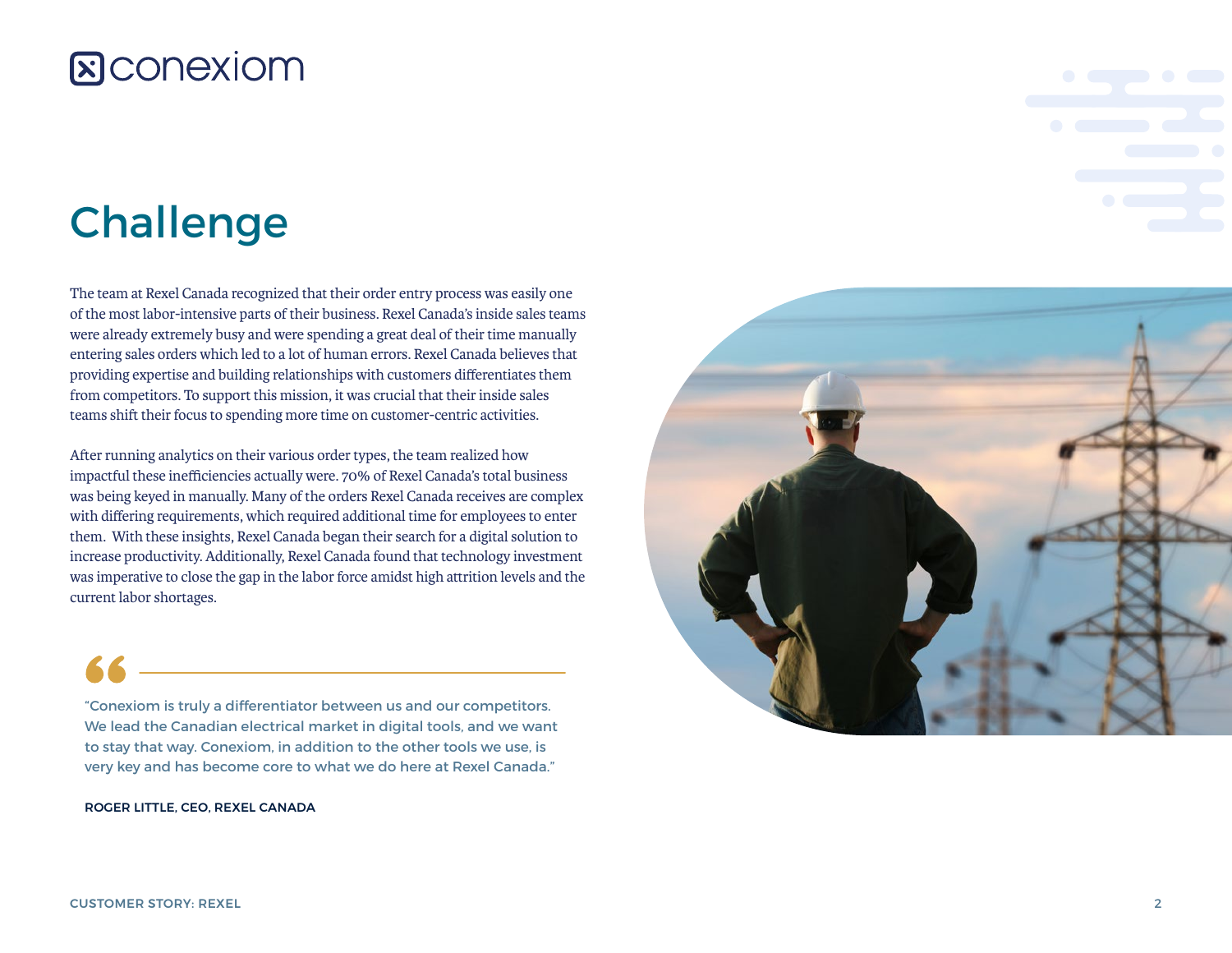#### **R**CONEXIOM

# Solution

With The Conexiom Platform, Rexel Canada now digitally transfers their sales orders without having to retype, check for correct part numbers or fix errors. According to CEO, Roger Little, "Anytime you introduce a human, there's potential for errors. If systems are talking to systems, there's very little chance of errors."

Previously, Rexel Canada's team experienced downstream issues with invoicing because of the errors with an associated purchase order. A single, innocent error could lead to multiple issues, such as having to ship an incorrect item back and reship the correct one. By automating their order entry, Rexel Canada has seen productivity gains with no errors, which has led to higher customer satisfaction.

Though Rexel Canada's customers may not be aware that their orders are processed through Conexiom, as they continue to send in their sales orders as they always have, it has made a huge difference for Rexel Canada's team. Various order intricacies are documented and executed in Conexiom, so they no longer have to worry about remembering customer specificities. For example, Conexiom can correctly identify sales orders with an item description but no part number or addresses that vary from the ship-to address. Business rules, logic and lookups are applied based on the unique customer or vendor identified.

"I love the fact that we can let computers do tedious tasks so that an individual doesn't have to. I was on board right away."

JAG SINGH, GTA DISTRICT INSIDE SALES & MULTICHANNEL MANAGER, NEDCO

To those who are afraid that order automation will replace them or the value they bring to the organization, Little says, "Quite honestly, the value they bring to our organization is their product knowledge. It's their ability to solve customer problems and serve that customer better than our competitors. Honestly, retyping the order does not bring a lot of value to me. And I don't think it brings any value to our customer base."

Rexel Canada sees their partnership with Conexiom as a journey. They first focused on automating their largest customers who ordered most frequently which drove a large, continuously compounding ROI. Next, they plan to focus on the long tail of their customers and will automate orders using Conexiom's ML offerings.

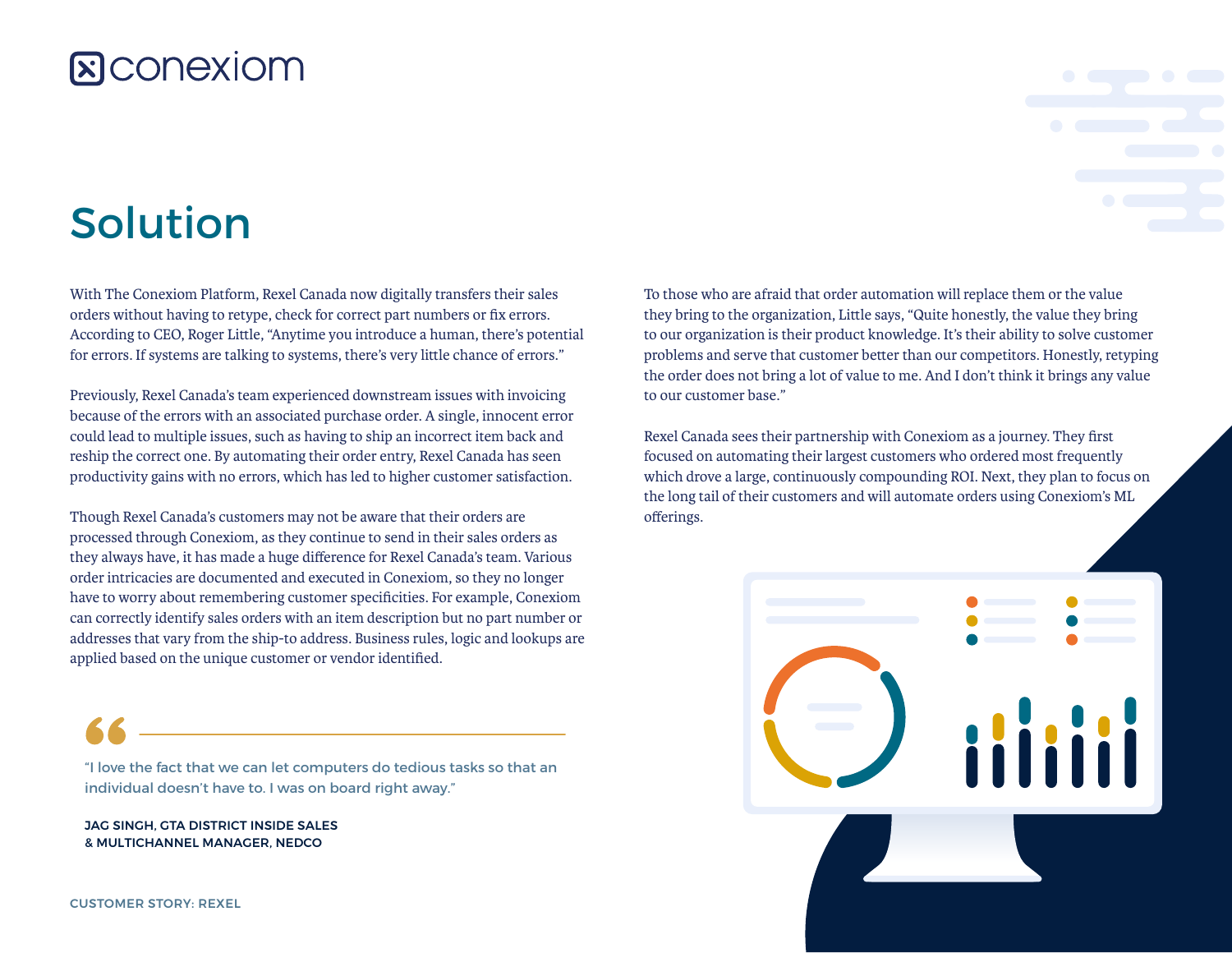### Business Outcomes

Previously, the Inside Sales team was so busy that they only had time to react to customer issues. Now, they are proactively selling and can follow up on quotes and reach out to customers to share current promotions. Using Conexiom Rexel Canada has, "increased [our] sales effectiveness greatly." says Little. He continues, "Increased sales equals increased profitability. We financially gain from that, but our customers also feel a shift. When our teams are able to reach out to them, they feel like they are part of our organization and that they are valued by us." The ability to provide a high level of customer service to customers of all sizes has differentiated Rexel Canada from their competitors.

According to Director of Digital Solutions, Rick Pozniak, "It's worth it at the end of the day when you have a customer who, let's say, does 10,000 lines worth of business. We automate that, using a metric of four minutes per line to enter an order, validate the price, confirm delivery, etc. When we can knock that down to almost nothing, from a time perspective, then you multiply it by 10,000 lines, that's a massive amount of time we can save." The time saved can then be repurposed to supporting customers.

He continues, "We started out by automating the orders of 20 of our customers, then made jumps to 100 and 250. Now, we're at 600. I see a monthly report that shows how many man-hours of time we save through order automation. It makes me feel good because we are now in the range of thousands of hours saved that can be reallocated. It has allowed us to do tons of other things that help generate money for the company."

According to Pozniak, not every innovation Rexel Canada has adopted has this kind of measurable impact. It has been exciting for the team to watch the number of automated orders continue to grow.



"Our team has no choice but to adopt Conexiom. The industry is changing and evolving. It benefits them as they don't have to spend their time doing repetitive tasks. They can use their creativity and knowledge to interact with customers. Personally, I find that more rewarding than sitting in front of a computer, typing the same thing repeatedly."

#### RICHARD DOE, DIVISIONAL VENDOR RELATIONS AND SALES OPERATIONS MANAGER, WESTBURNE

"Conexiom is a key tool in the toolbox for our multichannel growth. We don't want to compete on prices. As we invest in automation, that's us committed to investing back to our customers, making sure we provide the services and expertise they expect. That's our DNA, making sure the customer gets the best experience. That is what sets us apart and that is where our focus is."

MATT JACKSON, DIVISION OPERATIONS MANAGER, NEDCO